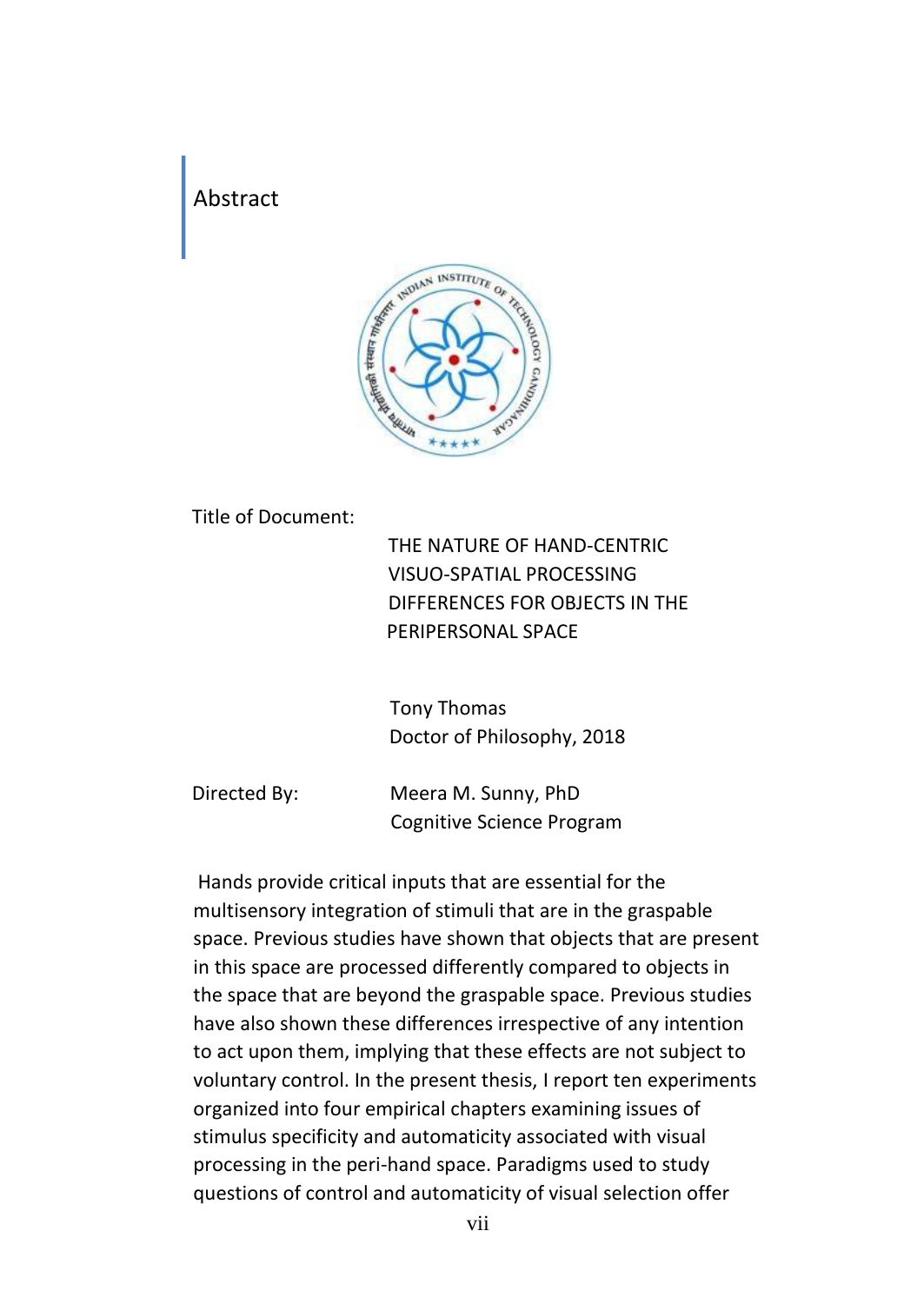methodologies that are useful in testing these questions. Moreover, past studies have tried to theorize attentional processing differences in the peri-hand space. The present thesis builds on these foundations and extends the questions about the understanding of visual perception and attentional mechanisms in the space near the hands. In Chapter 1, I pit the existing explanations of the hand-proximity effect on attentional processing, namely perceptual prioritization account and slower disengagement account against each other. That is, the speeds of pre-attentive and attentional mechanisms for the targets appearing near the hand were compared to those for targets appearing relatively farther away and also compared against a baseline no-hand condition. Results showed faster pre-attentive processing of targets appearing near the hand compared to the far and the no-hand conditions. In contrast, the attentional processes seemed to be slower for objects near the hand compared to objects farther away. The findings suggest dissociable effects of hand-proximity on perceptual and attentional mechanisms. In Chapter 2, we followed up on the Modulated Visual Pathway (MVP) hypothesis (Gozli, West & Pratt, 2012) of hand-proximity. MVP proposes processing biases mediated by the magnocellular and parvocellular pathways for stimuli presented in the near and far regions of space of the hand, respectively. In Chapter 2, the role of relevance of the motion and color features was looked-at in the manifestation of hand-proximity effect. In four experiments the type of feature singleton as well as the probability of the feature singleton being the target was manipulated. The results showed hand proximity biasing attentional allocation to the feature singleton only when the feature singleton was irrelevant to the search task. Also, the relative distance of the hand from the feature singleton seemed critical for the feature specificity of the effect to be observed clearly. Chapter 3 tested the automaticity involved in the manifestation of the hand-proximity effect, by changing topdown factors and bringing in more predictability to the task setting. Results of Chapter3 highlighted the sensitivity of handrelated effects to the spatial arrangement of search items. When the search display had items presented either only near the